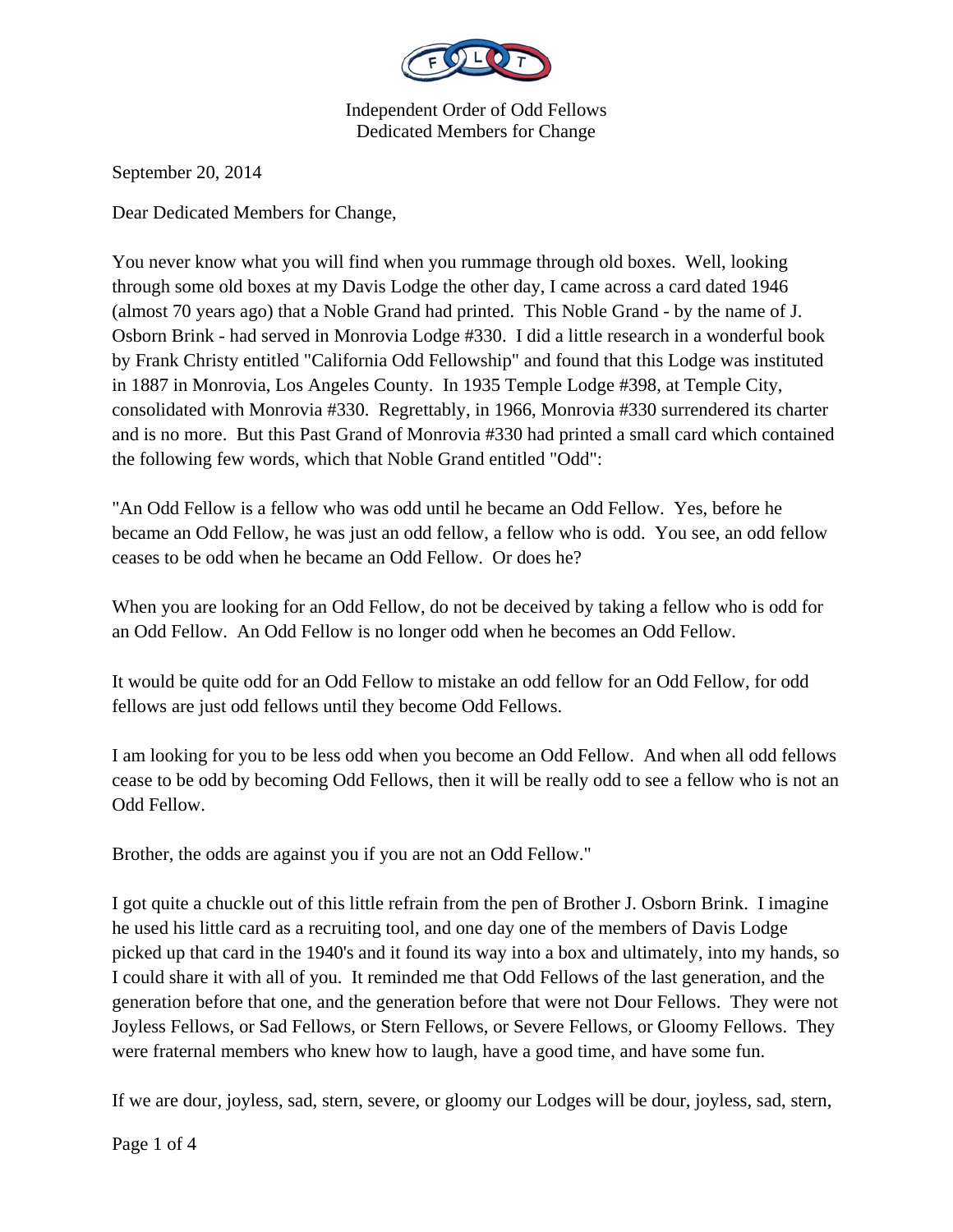

severe, and gloomy. That won't retain members, and that certainly won't attract members.

So, let's all endeavor to have some fun and enjoy our "oddness". And in memory of Brother J. Osborn Brink, and all the fun-loving Odd Fellows of past generations, I have been inspired to compose the following "Ode" which I call:

## HAVING FUN WITH ODDNESS

You may think it odd

That I wish to trod

The venerable sod

Of oddness.

You may even think me a clod

That I purport to prod

And give a hearty nod

To oddness.

In truth, I don't mean to be a lightning rod And I don't wish to ride roughshod But from Cape Cod to Riyadh There is oddness.

Here in our own community I speak to you with alacrity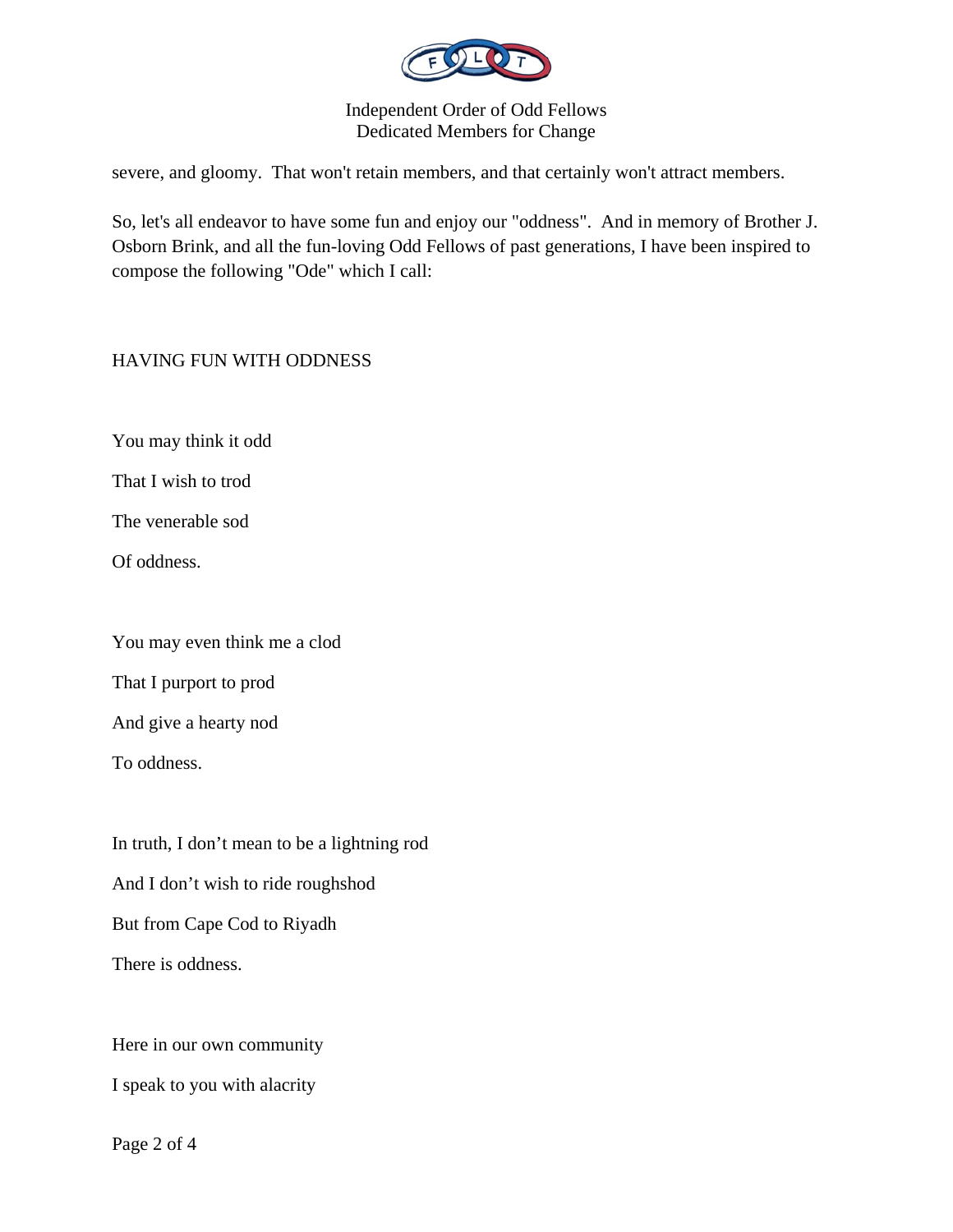

About a certain commodity

That transcends our heredity.

Do you sense a bit of rigidity? A touch of liquidity and fluidity? A certain turbidity and morbidity? Or just a taste of acidity?

I offer it with validity

And a fair amount of timidity

Assuming a certain absurdity

It's all about our oddity.

For I am a futuristic mod By no means an Olympic god I trust the instincts of my bod And support oddness.

It's far heavier than a monkey pod It's much lighter than a hot rod Its tastes better than a boiled cod Let's all hear it for oddness.

So, don't report me to the Mossad